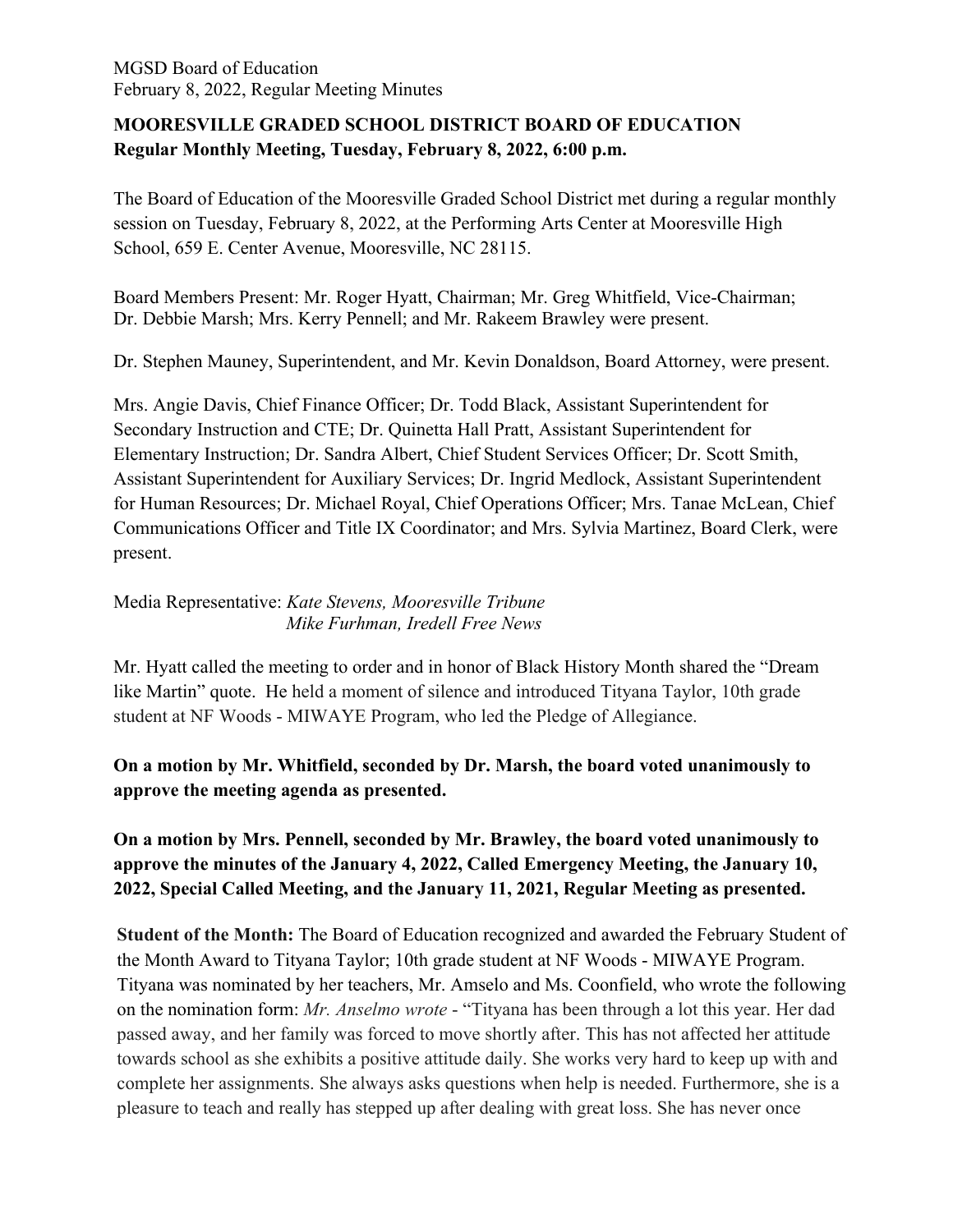complained in class. All MI-WAYE teachers are very proud of her." *Ms. Coonfield* wrote - "Tityana has made considerable growth in our program since joining us last year. She is a very hard worker, asks lots of questions, and she gets her work caught up if she is absent. If she continues with this great progress, and we know she will, Tityana will be on the A/B Honor Roll at the end of the 9-weeks grading period."

**Artist of the Month:** The Board of Education recognized and awarded the February Artist of the Month Award to Nicole Lewis; 10th grade student at NF Woods - MIWAYE Program. Nicole was nominated by her teacher, Ms. Stone, who wrote the following on the nomination form: "Be on the lookout in years to come for this up-and-coming artist. That's right, we believe Nicole will do "big things" when it comes to her artistic impressions and art representations of the animate and inanimate. Nicole is a passionate artist, and her drawings and paintings reflect this. She is meticulous in her works, taking the time to make them perfect! She is hoping to go into the art field, possibly as an animation artist, to put her skills to work. Once again, we know that she is going to do big things!"

**ABCD Award(s):** The February Above and Beyond Call of Duty Award was presented to Ms. Terri Tidwell, Math & Movement Teacher Assistant at EMIS. She was nominated by Mrs. Pratt-Dixon, Principal at EMIS, who wrote the following on the nomination form; "Terri Tidwell is simply amazing. In addition to teaching our math and movement enhancement class, she leads Guys in Ties, assists teachers in classrooms, mentors' students throughout the building, and she helps connect families with community resources. She wears a constant smile and is a bundle of energy and positivity. She is always ready to step in where needed in the building. We are beyond fortunate to have Mrs. Tidwell with us at EMIS."

Dr. Mauney presented Dr. Todd Black, Assistant Superintendent for Secondary Instruction, with a retirement plaque in honor of his upcoming retirement in March. Dr. Mauney thanked Dr. Black for all of his years of service to MGSD and wished him well in his retirement and future endeavors.

**Staff Reports:** Due to the 2021-2022 Mid-Year School Improvement Plan update presentations, staff reports were not provided.

## **Instructional Highlights - 2021-2022 Mid-Year School Improvement Plan Updates:**

Dr. Mauney advised that the 2021-2022 Mid-Year School Improvement Plans updates would provide the board with an update on each school's progress in achieving their school goals, performing on benchmarks and other assessments, and the school's focus for the remainder of the school year. He introduced Dr. Pratt, Assistant Superintendent for Elementary Instruction, who provided a brief description of the programs being utilized throughout the district and that would be discussed throughout the presentation. Programs currently being utilized in our K-6 schools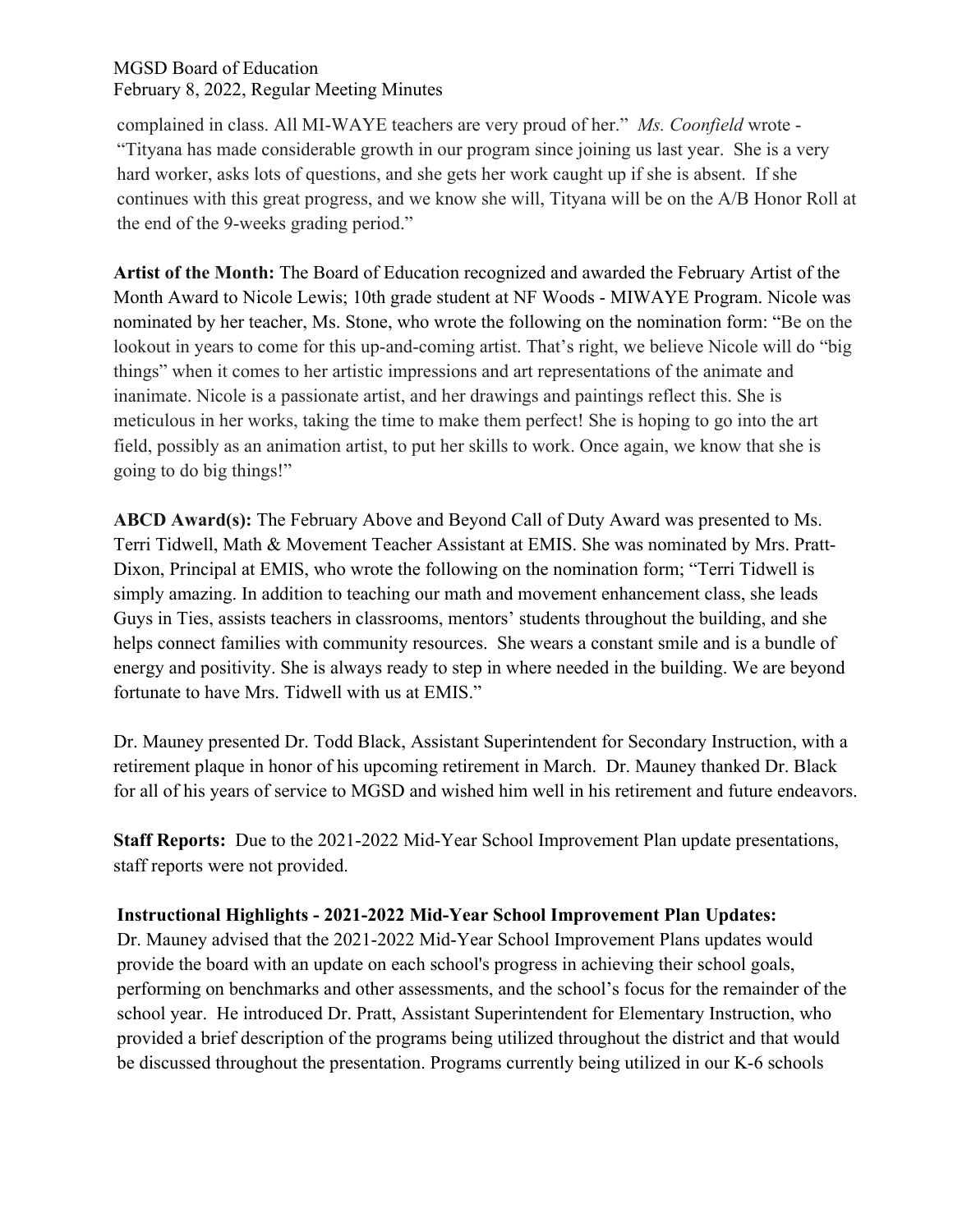include: Letterland, Heggerty, flyleaf Decodables, Fountas and Pinnell, Bridges Math, and Open Up Math. Dr. Mauney introduced each of the district administrators who presented their 2021- 2022 Mid-Year School Improvement Plan update presentations that included a review of their School Goals and School Indicators; the methods, strategies, instructional materials, and programs being utilized at their schools to help them meet their school goals & the needs of their students. Also included in the presentations was a review of the school's 2021-2022 mid-year academic data; BOY & MOY, Check Ins #1 & #2, Sub-Group data, and Social and Emotional Screener data. School administrators compared their 2021-2022 academic data with the academic data from the 2020-2021 school year and reflected on the data decreases and areas of growth. They also provided overviews of their schools; Social and Emotional Learning curriculum, student remediation, interventions, MTSS, enrichments, student clubs, teacher professional development, teacher collaborations, PLC's, etc. Dr. Mauney thanked the administrators for providing their mid-year SIP updates and for their continued dedication and hard work. The 2021-2022 School Improvement Plans can be accessed on the Mooresville Graded School District Website.

Halfway through the 2021-2022 Mid-Year School Improvement Plan Update presentation, Mr. Hyatt, Board Chairman, requested a motion for a 5-minute recess. **On a motion by Mr. Whitfield, seconded by Mr. Brawley, the board voted unanimously for a 5-minute recess.** 

**Schedule Next Meeting:** The next regular school board meeting will be held on Tuesday, March 15, 2022, in the Performing Arts Center at Mooresville High School at 6:00 p.m.

**Approval of the 2022 NCSBA Legislative Committee Board Nominee:** Mr. Hyatt requested board nominations and approval of a 2022 NCSBA Legislative Committee board nominee. The NC School Boards Association's Board of Directors (BOD) invites each local school board to nominate one of its board members to serve on NCSBA's Legislative Committee. Mr. Greg Whitfield, Board Vice-Chairman, volunteered as a nominee to serve on the 2022 NCSBA Legislative Committee. **On a motion by Mr. Hyatt, seconded by Dr. Marsh, the board voted unanimously to approve Mr. Greg Whitfield as the 2022 NCSBA Legislative Committee Board Nominee.** 

**Approval of the 2022-2023 School Year Calendar:** Dr. Royal provided a brief summary of the 2022-2023 School Year Calendar options #1 and #2 that were presented for first read at the January 11, 2022, board meeting and Mrs. McLean presented the board with a summary and the data from the Calendar Survey that was sent to all district stakeholders. She shared that 81% of our district stakeholders chose the 2022-2023 calendar option #1, as the preferred calendar. Dr. Mauney led a discussion with regard to the August 10, 2022, start date on the 2022-2023, Calendar Option #1, and the uncertainty around the calendar law and the legislative school start date. He shared that he believes MGSD has operated under the calendar state law exemption of operating under a modified calendar and requested board approval of the 2022-2023 School Year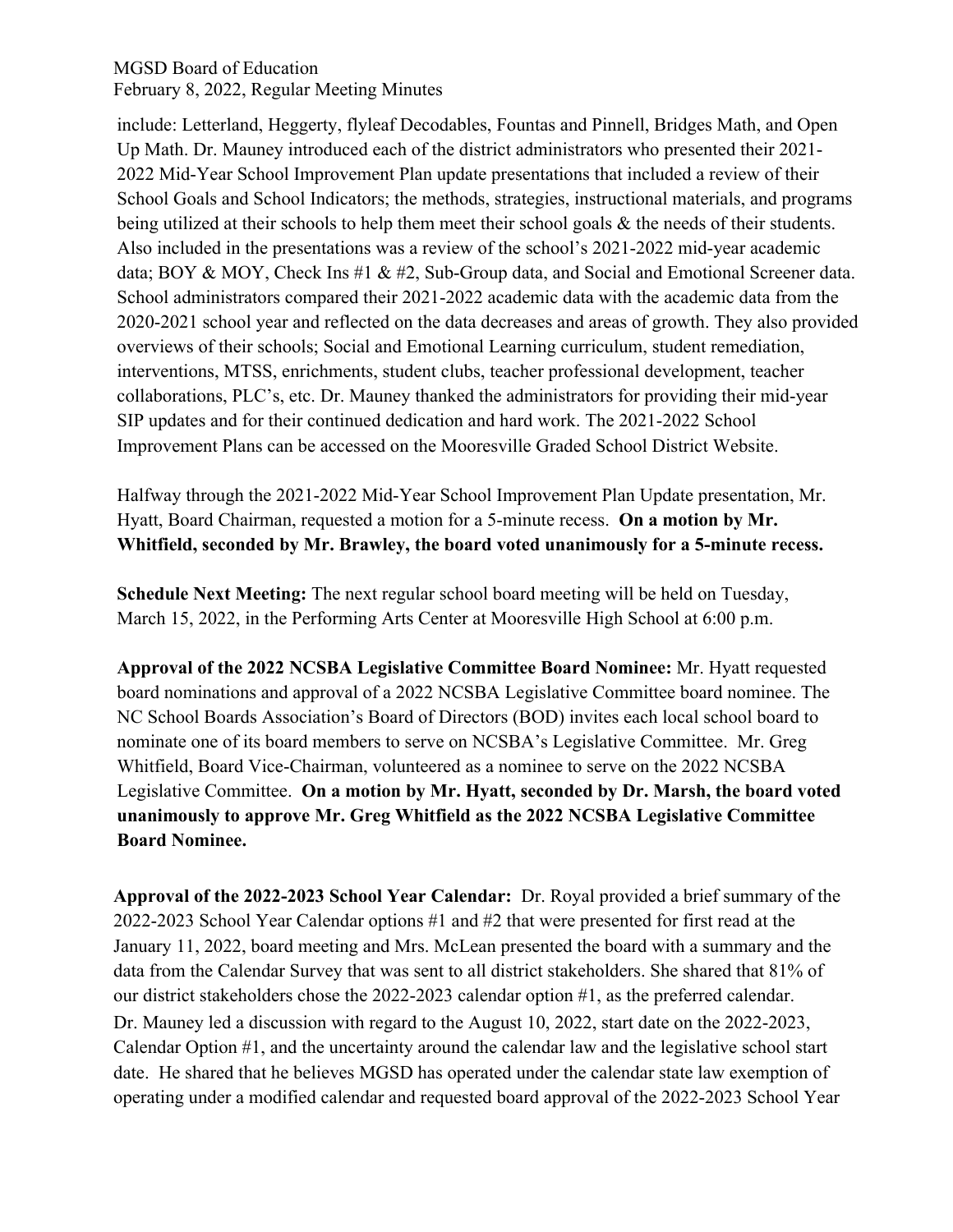Calendar Option #1, with the school year start date of August 10, 2022. Dr. Mauney and the majority of district stakeholders are in agreement that Calendar Option #1, is the most beneficial for our students. **On a motion by Mrs. Pennell, seconded by Mr. Brawley, the board voted unanimously to approve the 2022-2023 School Year Calendar Option #1, with the August 10, 2022, start date for the 2022-2023 school year. The board approval of the Calendar Option #1 is with the stipulation that MGSD will use Calendar Option #2, with the August 29, 2022, start date if the NC General Assembly deems our calendar to be out of compliance with the legislated start date of August 29, 2022.**

**Approval of Change Order for Selma Burke Middle School:** Dr. Royal presented and explained the Change order #1, for the Selma Burke Middle School. The change order is due to the \$10,770,257 increase to the original project amount of \$30,695,028. The project amount increase is due to the increased costs associated with the construction project to ensure the scope of work and program needs are met for the Selma Burke Middle School. MGSD has the required funds available for the new project grand total of \$41,465,285, through the bond funds and additional funding from Iredell County. **On a motion by Dr. Marsh, seconded by Mr. Whitfield, the board voted unanimously to approve the Change Order #1 for the Selma Burke Middle School as presented.** 

**Board Policies: For Approval** – Dr. Mauney presented and requested board approval of the following 8 board policies that were presented for first read at the January board meeting. **On a motion by Mr. Whitfield, seconded by Mr. Brawley, the board voted unanimously to approve the board policies as presented.**

| <b>Policy Number(s):</b> | Name(s):                                                            |
|--------------------------|---------------------------------------------------------------------|
| 1725/4035/7236           | Title IX Sexual Harassment - Prohibited Conduct & Reporting Process |
| 1726/4036/7237           | Title IX Sexual Harassment Grievance Process                        |
| 2300                     | <b>Board Meetings</b>                                               |
| 2310                     | <b>Public Participation at Board Meetings</b>                       |
| 4329/7311                | Bully and Harassing Behavior Prohibited                             |
| 7110                     | Information                                                         |
| 7520                     | Family and Medical Leave                                            |
| 9020                     | <b>Facility Design</b>                                              |

**Public Comments:** Mr. Kevin Donaldson, School Board Attorney, provided the MGSD Public Comment guidelines and made the recommendation to adjust the 3-minute per-person time limit to 2-minutes allowing all 13 individuals signed up to speak with the opportunity to address the board during the 30-Minute Public Comment Session. **Mrs. Pennell made the recommendation and first motion to allow 13 individuals the full 3-minutes to address the board. Dr. Marsh made the second motion, and the board voted unanimously to allow each speaker the full 3-minutes to address the board.** Mr. Donaldson introduced each of the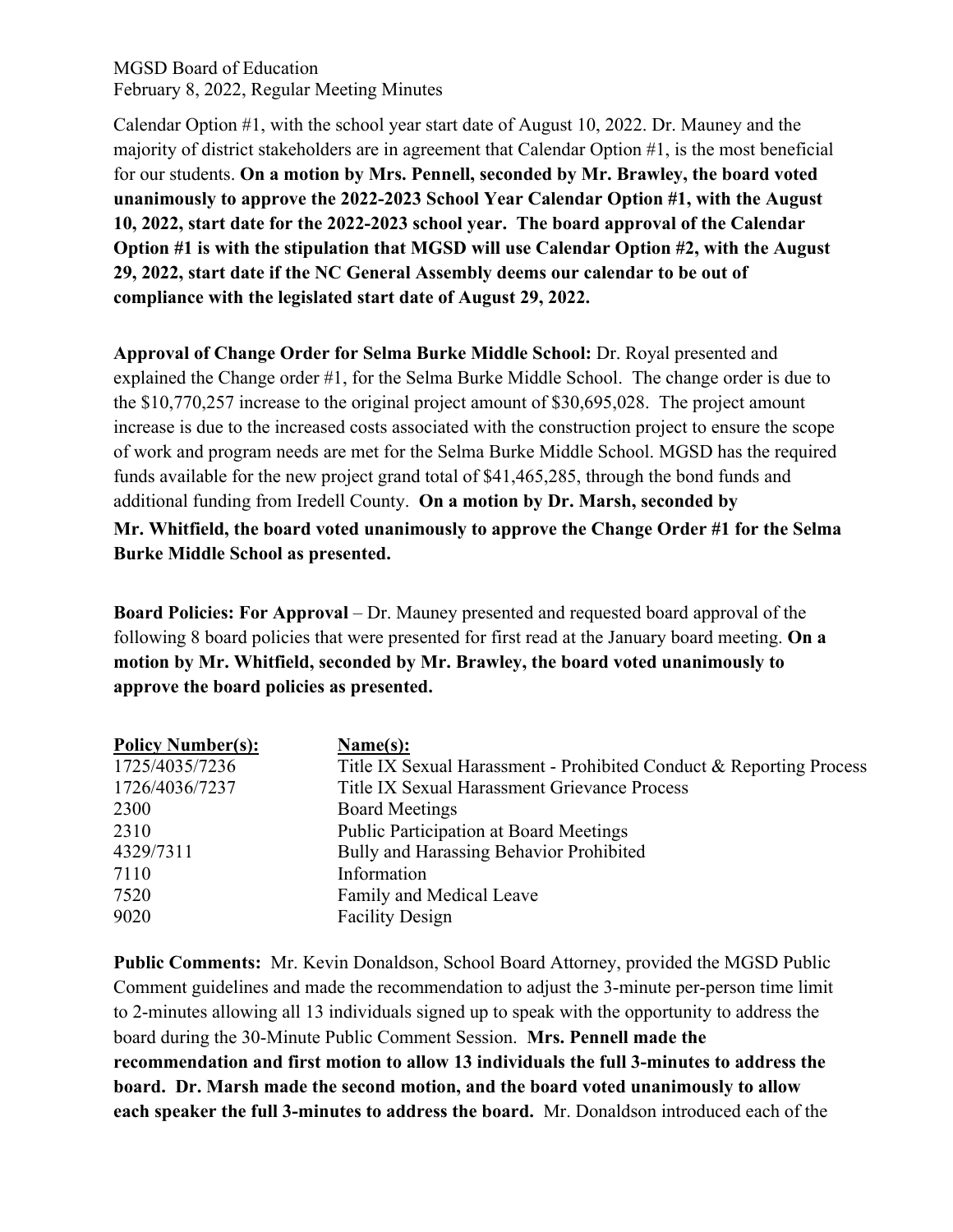13 following individuals listed on the public comment sign-up sheet: *Aubrey Davis Brown, 4th Grade Student at Mooresville Intermediate School; Lindsay Davis- Vickery, 125 Butler Drive, Mooresville, NC; Larry Davis, 206 Castle Gate Dr. Mooresville, NC; Ilisa Millermoon, 350 S. Academy Street, Mooresville, NC; Ian Moye, 174 Willow Valley Drive, Mooresville, NC; Brian D'Amico, 117 Snow Fountain Lane, Mooresville, NC; Kristen Belanger, 116 Tulip Drive, Mooresville, NC; Alan Richter, 913 Fieldstone Road, Mooresville, NC; Theresa Knight, 156 Fellspoint Road, Mooresville, NC; Brett Knight, 156 Fellspoint Road, Mooresville, NC; Michael Saxton, 176 Corona Circle, Mooresville, NC; Danielle Plyer, 119 Forest Walk Way, Mooresville, NC;*

Dr. Medlock provided an updated Staff COVID-19 Report: since our last regular board meeting on January 11, 2022: A total of **207** COVID-19 staff reports have been made **(137 licensed staff / 70 classified staff)**, bringing the total number of COVID-19 staff reports to **597**. Out of the **207** new COVID-19 reports; **91** of those reports are staff who were exposed to someone who tested positive, **94** staff members tested positive. A total of **155** staff members have had to quarantine since January 11, 2022 **(approx. 21% of total staff [750])** Out of the 207 new COVID reports, **79** staff members provided their vaccination status.

Mrs. McLean provided the updated COVID-19 data for MGSD students and staff, and the breakdown of data for each school since the last regular board meeting on January 11, 2022, and as of 2:45 p.m. today: Total number of individuals quarantined due to being identified as a close contact = **69**; Total number of individuals that are COVID-19 positive and in isolation = **41**; **(5 staff members / 36 students) (37 community / 4 school)**; Total number of individuals excluded due to being symptomatic = **18 (7 staff / 11 students)**; Total number of individuals excluded due to being identified as a close contact and the exposure was within the home, or they are exhibiting symptoms = **28 (2 staff / 26 students)**; Total number of individuals exempt due to being a mask required district = **162 (3 staff / 159 students)**; Total number of individuals exempt due to being up-to-date on vaccinations = **10 (2 staff / 8 students)**;Total number of individuals exempt due to being COVID positive in previous 90 days = **0**; Current County number = **28.9% positive rate** (30.7 on January 11th); **Cases per 100K = 925** (1409 on January 11th).

**Approval of Board Policy: Face Coverings - 4231/5021/7263:** Dr. Mauney presented and requested board approval of the MGSD Board Policy: Face Coverings - 4231/5021/7263. In accordance with the requirements in Senate Bill 654, school boards must approve a face covering policy each month for the remainder of the 2021-2022 school year. Dr. Mauney reported that Iredell County is still currently categorized as a "Red" County under the CDC County Transmission Map Classification System and presented the board with face covering options to discuss and consider. Dr. Mauney also presented the board with the following Face Coverings Policy recommendations: Option **(a):** Maintain and approve the current Face Coverings Required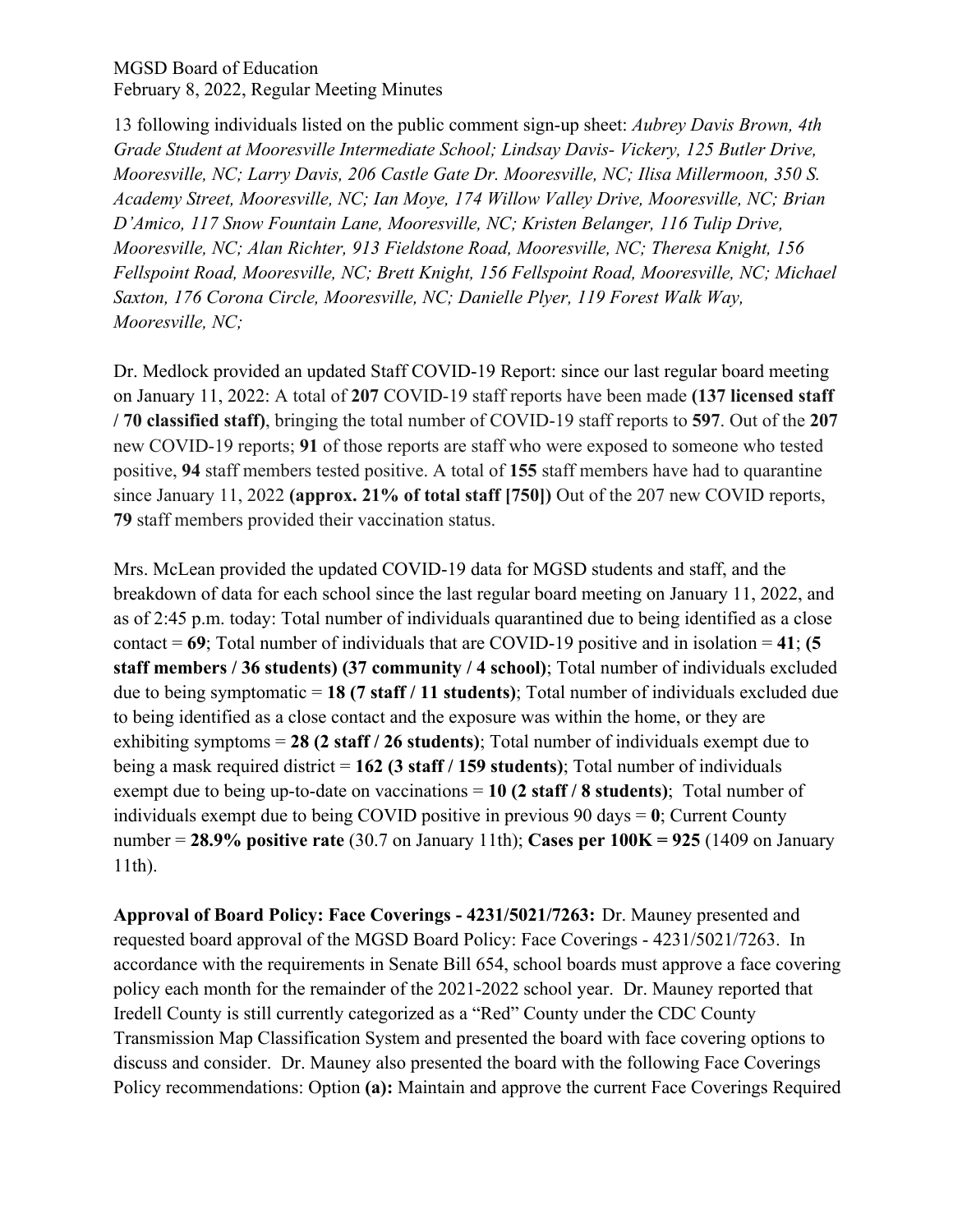Policy that was approved at the January 11, 2022, board meeting and until the next board meeting on March 15, 2022. If the board is not in favor of the Face Coverings Required Policy, Dr. Mauney recommended: Option **(b):** Optional Face Covering Policy with no contact tracing or exclusion of students who are not COVID-19 positive, sick or symptomatic due to the extreme hardship that it would place on the district staff to monitor to enforce. Board members each shared their thoughts and opinions with regard to the MGSD Face Covering Policy, and Board Chair, Mr. Hyatt, requested a motion from the board to recommend and approve a face covering policy for the next month and until the next board meeting on March 15, 2022.

**Mrs. Pennell presented her face covering policy recommendation and a first motion for approval. On a first motion by Mrs. Pennell, seconded by Mr. Whitfield, the board voted as follows: Mrs. Pennell - yay, Mr. Hyatt - yay, Mr. Whitfield - yay, Dr. Marsh - yay, and Mr. Brawley - nay. With a board vote of 4 - 1, the board approved the MGSD Board Policy: Face Coverings - 4231/5021/7263 as follows:** Effective tomorrow, February 9, 2022, Face Coverings are optional with no contact tracing or exclusion of students who are close contacts, not COVID-19 positive, sick, or symptomatic. If an individual tests positive for COVID-19, they will need to isolate at home for the full five days and be symptom free before returning to school or other district facilities. If an individual is symptomatic, they will need to stay home until they are symptom free for 24 hours. The Board will revisit the mask policy at next regular Board of Education meeting on March 15, 2022.

Mr. Hyatt, under G.S. §143-318.11 (a)(6)  $\&$  (a)(3), announced the board would go into a closed session to review personnel and consult with the board attorney. **On a motion by Mr. Whitfield, seconded by Mr. Brawley, the board voted unanimously to go into closed session.**

**On a motion by Mr. Whitfield, seconded by Dr. Marsh, the board voted unanimously to adjourn from the closed session.**

**On a motion by Dr. Marsh, seconded by Mr. Whitfield, the board voted unanimously to approve the personnel list as recommended by the Superintendent.**

**New Employees:** Emily McCord, 4th Grade Teacher, MIS, 02/08/2022 Chelsey Wheeler, 3rd Grade Teacher, PVES, 01/24/2022 Sarah Whitson, EC Teacher, MIS, 02/21/2022 Sara Yakup, English Teacher, MHS, 02/14/2022 Marla Young, Chorus/Theatre Arts Teacher, MMS, 01/25/2022 Jossette Flatts, Substitute Teacher, 02/08/2022 Malorie Hudson, Substitute Teacher, 02/08/2022, Geoffrey McIntosh, EC Teacher Assistant, MHS, New Position, 01/18/2022